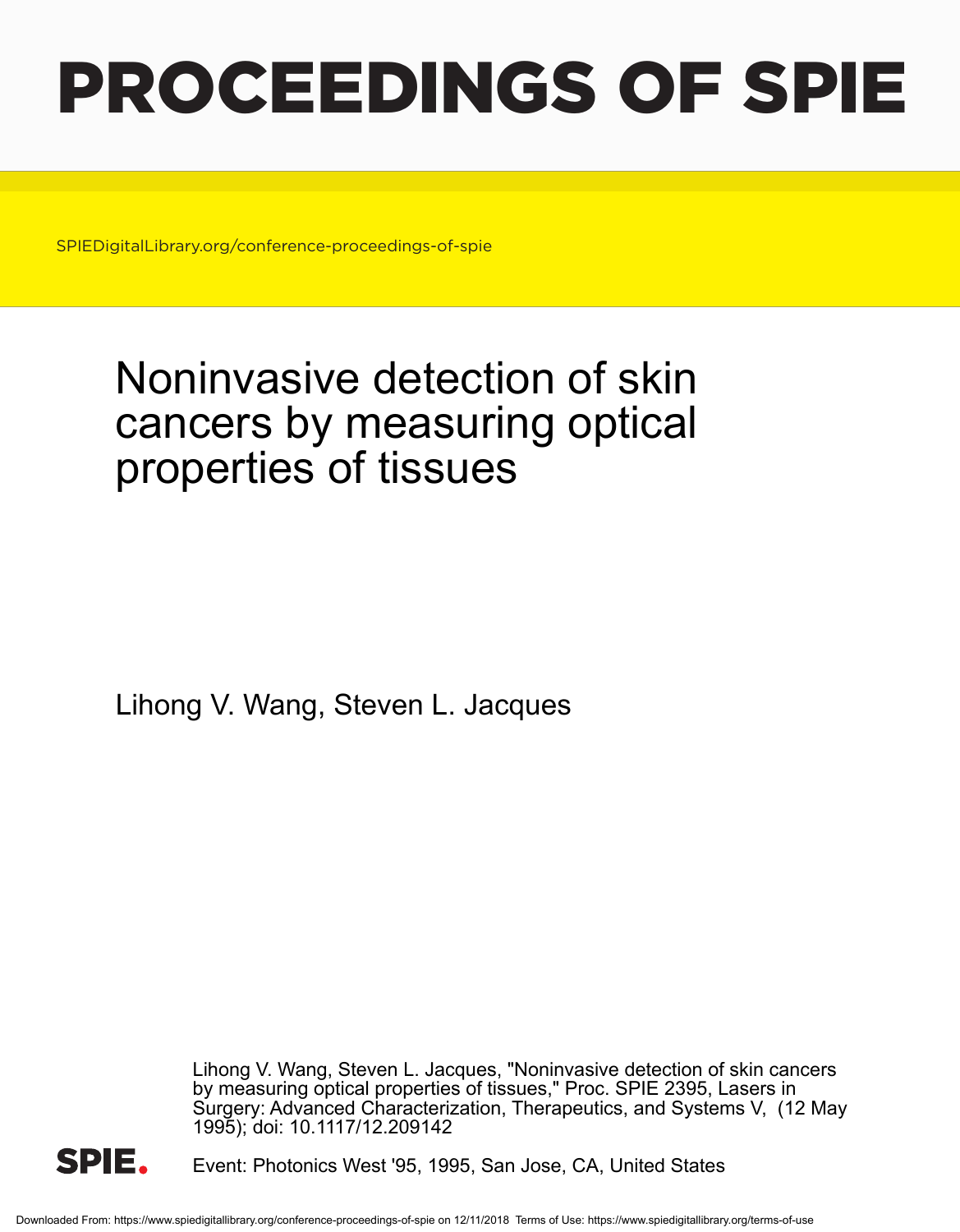### Non-Invasive Detection of Skin Cancers by Measuring Optical Properties of Tissues

Lihong Wang, Steven L. Jacques

Laser Biology Research Laboratory, Box 17 University of Texas M. D. Anderson Cancer Center 15 15 Holcombe Boulevard Houston, Texas, USA

#### ABSTRACT

Skin cancer is the most frequently occurring cancer of all cancers. Each year over 500,000 new cases of skin cancer will be detected. A high percentage of skin cancers are diseases in which fatalities can be all but eliminated and morbidity reduced if detected early and treated properly. These skin lesions are distinguished generally by subjective visual inspection and their definitive diagnosis requires time-consuming expensive histopathological evaluation of excisional or incisional biopsies.

In vivo experimental evidence published in the literature has shown that cancerous skin lesions have different total diffuse reflectance spectra than non-cancerous lesions or normal skin. Therefore, cancerous skin lesions may be differentiated from non-cancerous skin lesions by comparing the optical properties of the skin lesions with those of the surrounding normal skin sites, where the optical properties of the normal skin sites are used to account for different types of skin or different areas of skin. We have demonstrated that the effect of melanin concentration on the diffuse reflectance may be removed by extrapolating the refletance at different wavelengths to an apparent pivot point. Because the concentration of melanin does not indicate maliganancy, the removal of its effect is important to avoid false detection.

The total diffuse reflectance depends on the albedo and anisotropy of tissues. Therefore, the total diffuse reflectance will remain the same as long as the anisotropy and the ratio between the absorption coefficient and the reduced scattering coefficient remain the same. Separating the absorption and scattering effects should enhance the detection sensitivity of skin cancers.

Key words: Tissue optics, skin cancers, turbid media, scattering media, absorption coefficient, reduced scattering coefficient, optical properties, Monte Carlo simulation.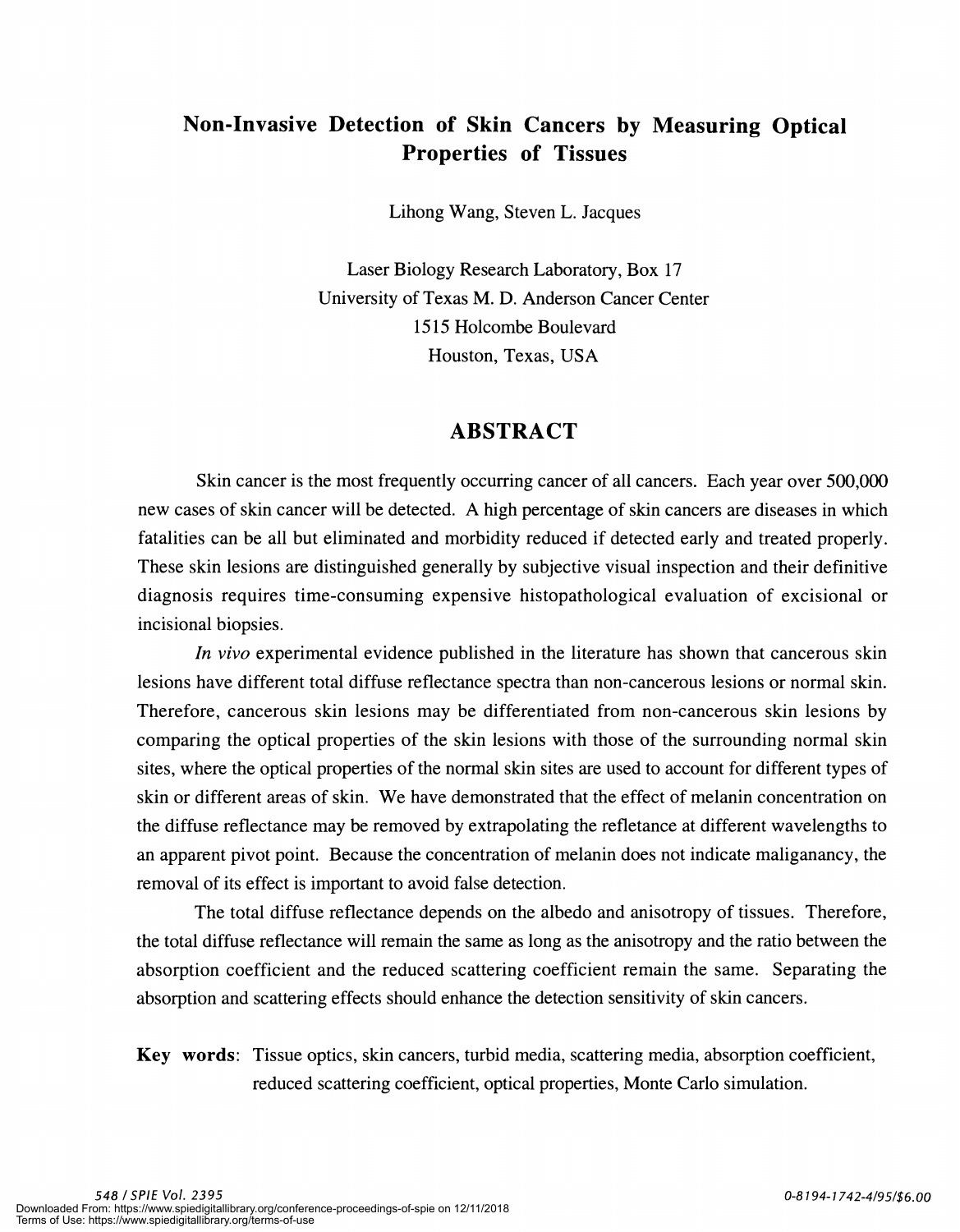## INTRODUCTION

For convenience, we include below a table of glossary relevant to this article.

| Absorption coefficient<br>$[\mu_a, \text{ cm}^{-1}]$                           | The probability of photon absorption per unit infinitesimal pathlength.                                                                                                                                                                                                  |
|--------------------------------------------------------------------------------|--------------------------------------------------------------------------------------------------------------------------------------------------------------------------------------------------------------------------------------------------------------------------|
| Anisotropy [g]                                                                 | The average of the cosine value of the deflection angle by single<br>scattering.                                                                                                                                                                                         |
| <b>Effective attenuation</b><br>coefficient [ $\mu_{eff}$ , cm <sup>-1</sup> ] | The decay constant of light fluence far away from light source. $\mu_{eff}$ =<br>$\sqrt{3} \mu_a \mu_t' = \sqrt{3} \mu_a \mu_s (1 - g).$                                                                                                                                 |
| Interaction coefficient<br>[ $\mu_t$ , cm <sup>-1</sup> ]                      | The probability of photon interaction per unit infinitesimal pathlength,<br>where the interaction includes both absorption and scattering. $\mu_t = \mu_a$<br>$+\mu_s$ . Sometimes, it is also called total interaction coefficient or total<br>attenuation coefficient. |
| Mean free path [mfp]                                                           | The mean pathlength between interactions, which is $1/\mu_t$ .                                                                                                                                                                                                           |
| Penetration depth $[\delta,$<br>cm]                                            | $1/\mu_{\text{eff}}$ . It represents decay constant of the light fluence in the far-field.                                                                                                                                                                               |
| Scattering coefficient<br>$[\mu_s, \text{cm}^{-1}]$                            | The probability of photon scattering per unit infinitesimal pathlength.                                                                                                                                                                                                  |
| <b>Transport interaction</b><br>coefficient $[\mu_t, \text{cm}^{-1}]$          | $\mu_t' = \mu_a + \mu_s'.$                                                                                                                                                                                                                                               |
| Transport mean free<br>path [mfp']                                             | $1/\mu_t$ .                                                                                                                                                                                                                                                              |
| <b>Transport scattering</b><br>coefficient $[\mu_s, \text{cm}^{-1}]$           | $\mu_s' = \mu_s (1-g)$ .<br>Sometimes, it is also called reduced scattering<br>coefficient.                                                                                                                                                                              |

Skin cancer is the most frequently occurring cancer of all cancers. Each year over 500,000 new cases of skin cancer will be detected. A high percentage of skin cancers are diseases in which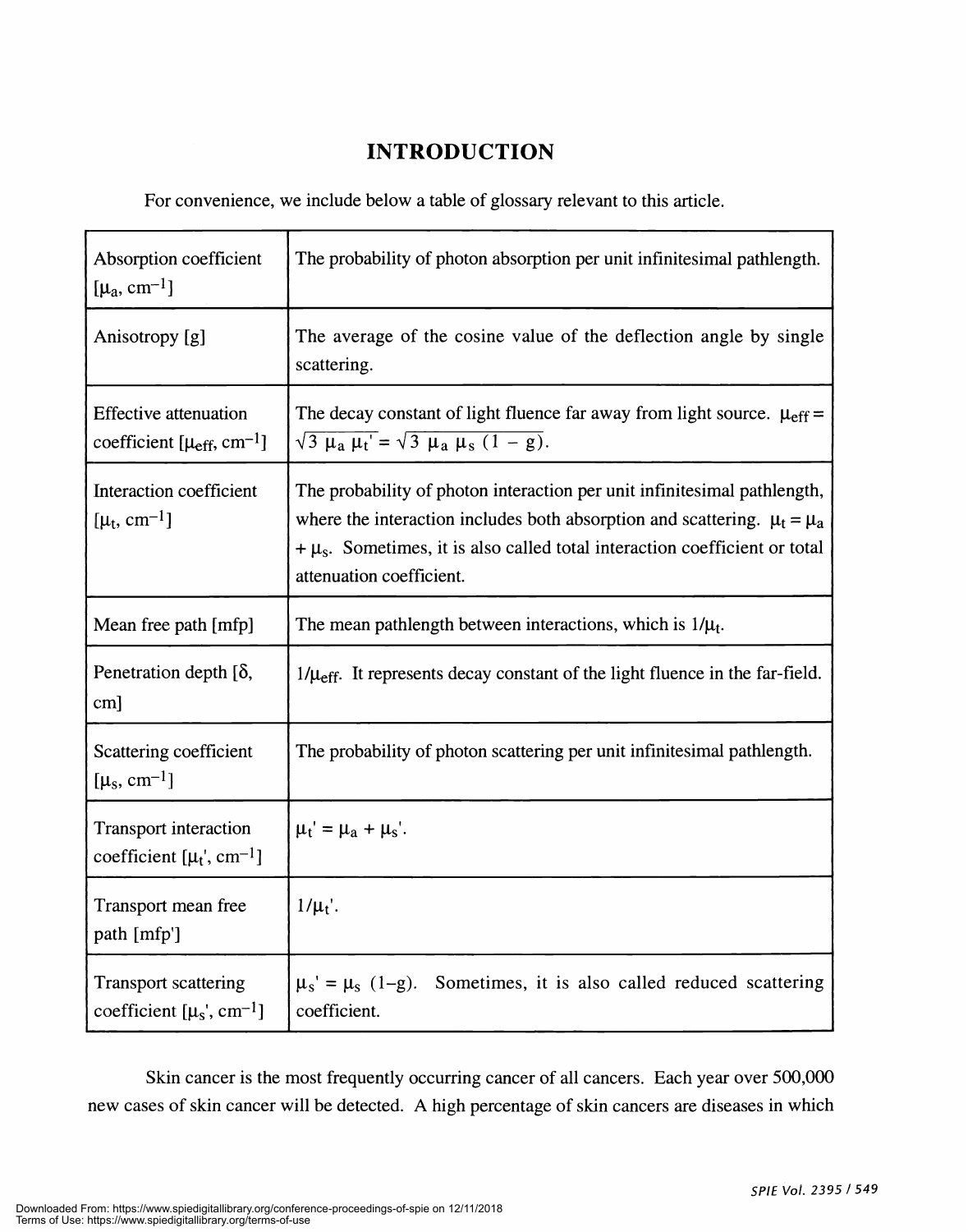fatalities can be all but eliminated and morbidity reduced if detected early and treated properly. These skin lesions are distinguished generally by subjective visual inspection and their definitive diagnosis requires time-consuming expensive histopathological evaluation of excisional or incisional biopsies. It is highly desired to develop non-invasive in vivo diagnostics of skin cancers.

Marchesini et  $al$ <sup>1</sup> have shown in vivo experimental evidence that cancerous skin lesions have different optical properties than non-cancerous pigmented lesions or normal skin. They measured the total reflectance of normal skin and pigmented skin lesions (0.3 to 4.6 mm thick) at different wavelengths. Throughout the wavelength range, the reflectance values of normal and pigmented lesions are significantly different as expected. At 420 nm, the reflectance values of melanoma lesions (cancerous) are not significantly different than those of other pigmented lesions, among which the nevi, keratosis, and lentigo are benign lesions. However, the difference becomes significant at greater wavelengths such as 650 nm and 780 nm. They have achieved a sensitivity of 90.3% and a specificity of 77.4% in their discriminant analysis between nevus and melanoma.

Because the reflectance is determined by the optical properties of tissues, their results have shown that there is a difference in optical properties between cancerous skin lesions and pigmented non-cancerous lesions or normal skin sites. However, because they measured only the total reflectance, they were unable to predict whether the difference in optical properties are due to the absorption or scattering differences. The decrease in the total diffuse reflectance can be caused by either the increase of absorption or the decrease of scattering or both, and vice versa. The total diffuse reflectance alone cannot predict whether its decrease indicates an increase in high-absorbing melanin concentration or a scattering decrease due to pathological change of the tissue. The change in melanin concentration does not indicate malignancy. For example, the benign lentigo lesions have higher melanin concentration than the malignant melanoma,<sup>1</sup> and there are both non-melanotic melanoma and highly melanotic melanoma. The scattering change should correlate better with malignancy and enhance the detection specificity.

Bigio *et al* have presented a similar argument.<sup>2</sup> Cancerous tissues manifest significant architectural changes at the cellular and sub-cellular level. Cellular components that cause elastic scattering have dimensions typically on the order of visible to near-IR wavelengths. Elastic (Mie) scattering properties will be wavelength dependent. Therefore, elastic scattering properties should be a good cancer marker.

#### METHODS

Monte Carlo simulations have been used to compute the diffuse reflectance of a laser beam incident upon a turbid medium.<sup>3,4</sup>. Our Monte Carlo simulation package, which can run on any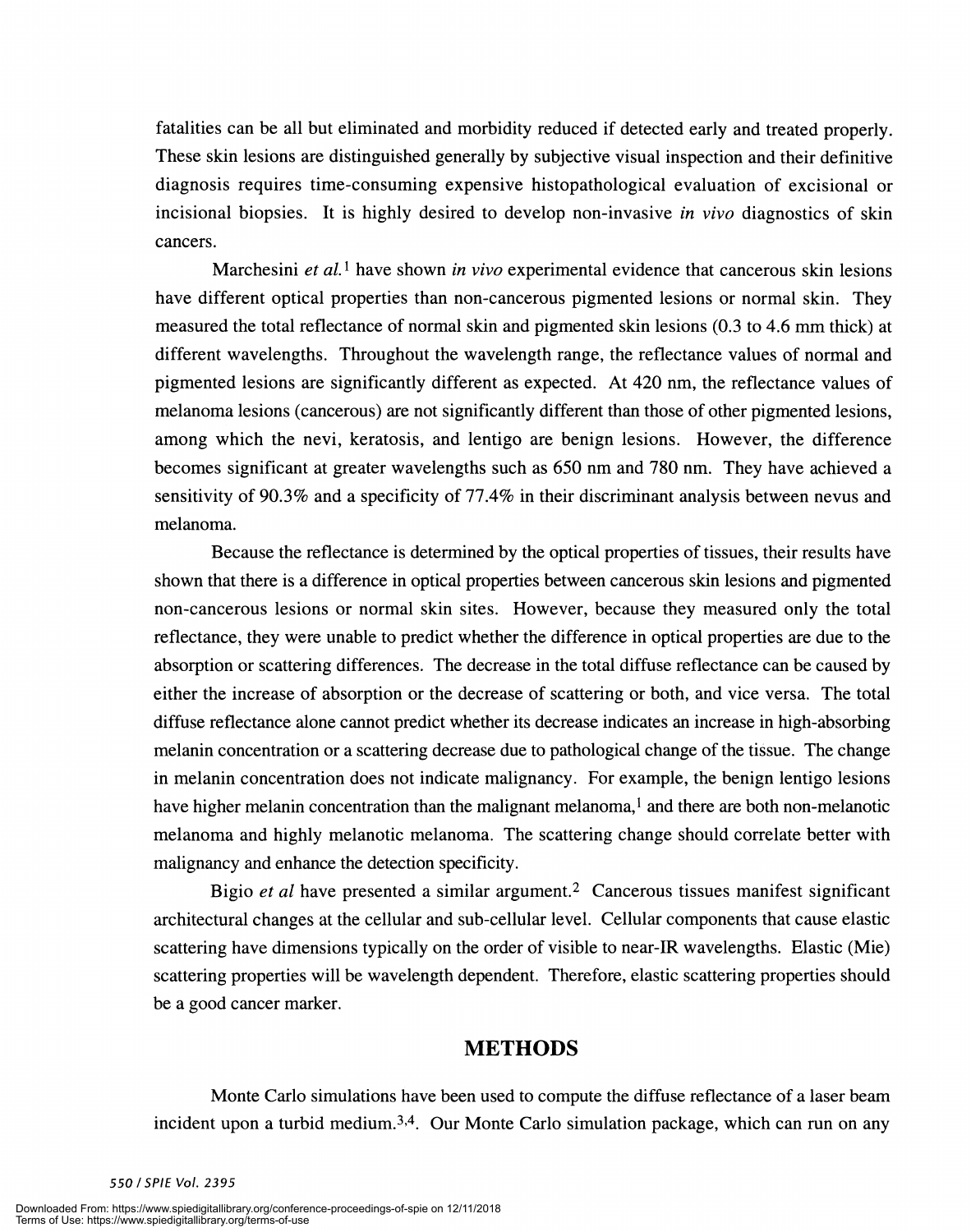computer platforms supporting ANSI C (such as Sun, Mac, IBM PC/compatible), can be obtained from the authors (Email: lihong@laser.mda.uth.tmc.edu) or downloaded directly from our anonymous ftp site. The ftp address is laser.mda.uth.tmc.edu (129.106.60.92).

A Cartesian coordinate system is placed on the turbid medium (Fig. 1). The origin of the coordinate system is at the incident point of the laser beam that is assumed infinitely narrow for the computation.



Fig. 1 . Coordinate system and the lumped interaction approximation of the laser beam. In the figure,  $\alpha_i$  is the incident angle of the laser beam,  $\alpha_t$  is the refracted angle,  $\Delta x$  is the horizontal shift of the lumped interaction site from the incident point. The y-axis point outward from the paper.

#### RESULTS

Are there any differences in scattering properties between cancerous lesions and noncancerous lesions? Based on Marchesini *et al.*'s experimental data shown as symbols in Fig.  $2<sup>1</sup>$ it is found that a difference in scattering properties between malignant melanoma and benign nevi does exist. Several investigators<sup>5,6</sup> have shown that log reflectance vs. wavelength curves of tissues containing different amount of melanin have an apparent pivot point at 837 nm, as demonstrated with the group of radiating lines in Fig. 2. In other words, the extrapolated reflectance at 837 nm is independent of the melanin concentration, although the true reflectance at 837 nm is not equal to the extrapolated value at 837 nm. This technique has been used to correlate the gestational age of babies with the reflectance regardless of the skin color, i.e., melanin concentration.7 Therefore, the effect of the absorption due to melanin can be removed by extrapolating the reflectance curve toward the 837 nm wavelength to obtain the reflectance independent of the melanin concentration. Fig. 2 shows that the diffuse reflectances after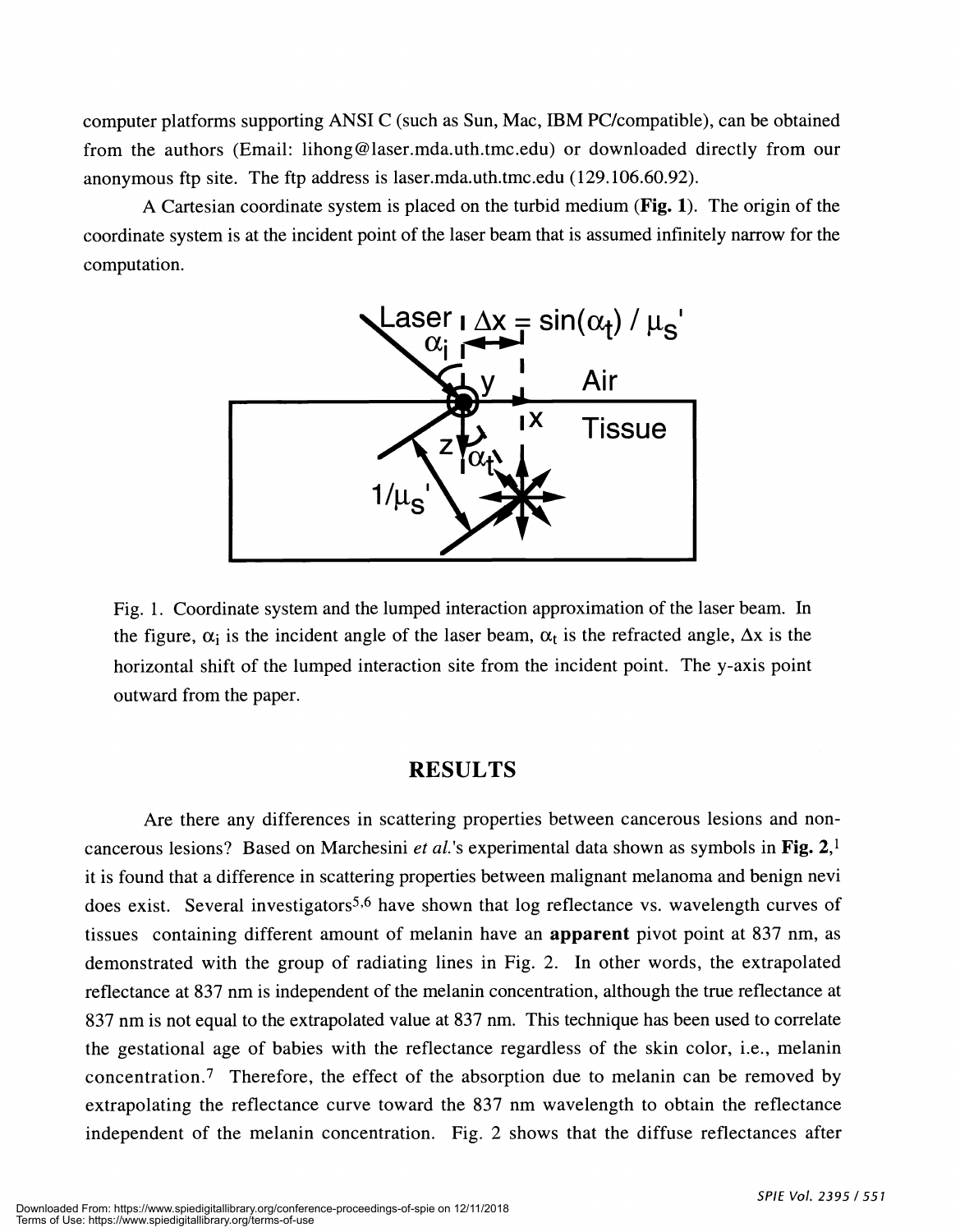removing the absorption effect of melanin are 20% for the melanoma and 35% forthe benign nevi. Therefore, it is indicated that the scattering properties of the melanoma and benign nevi are different assuming other absorbers in both tissues are similar. The difference in scattering properties is supported by the biological finding that the cancerous tissues are highly cellularized while the normal dermis tissues with high melanin content (nevi) are fibrous. Therefore, it is necessary to separate the absorption and scattering coefficients of the target tissue to achieve clinically significant diagnosis.



Fig. 2. The reflectance vs. the wavelength. Melanoma has lower scattering than normal skin or benign nevi.

The next question is how thick the lesion has to be to exert an enough change on the diffuse reflectance for detection. Using the Monte Carlo simulation program, we have investigated the variation in the diffuse reflectance with different thicknesses of lesion buried under skin epidermis (Fig. 3). The optical properties of the epidermis and dermis at 633 nm wavelength are:  $\mu_a = 1.5$ cm<sup>-1</sup>,  $\mu_s = 240 \text{ cm}^{-1}$ ,  $g = 0.9$ , and  $\mu_a = 1.8 \text{ cm}^{-1}$ ,  $\mu_s = 440 \text{ cm}^{-1}$ ,  $g = 0.9$ , respectively.<sup>8</sup> The reduced scattering coefficients in the literature are converted into  $\mu_s$  and g by assuming g is 0.9. The optical properties of the lesion are tentatively set to those of the epidermis because no data is available in the literature, but are a reasonable estimate because lesions are highly cellular like the epidermis. Skin lesions may have high-absorbing melanin concentration, but this simulation was intended to show that the clinically relevant scattering property will yield a big enough change in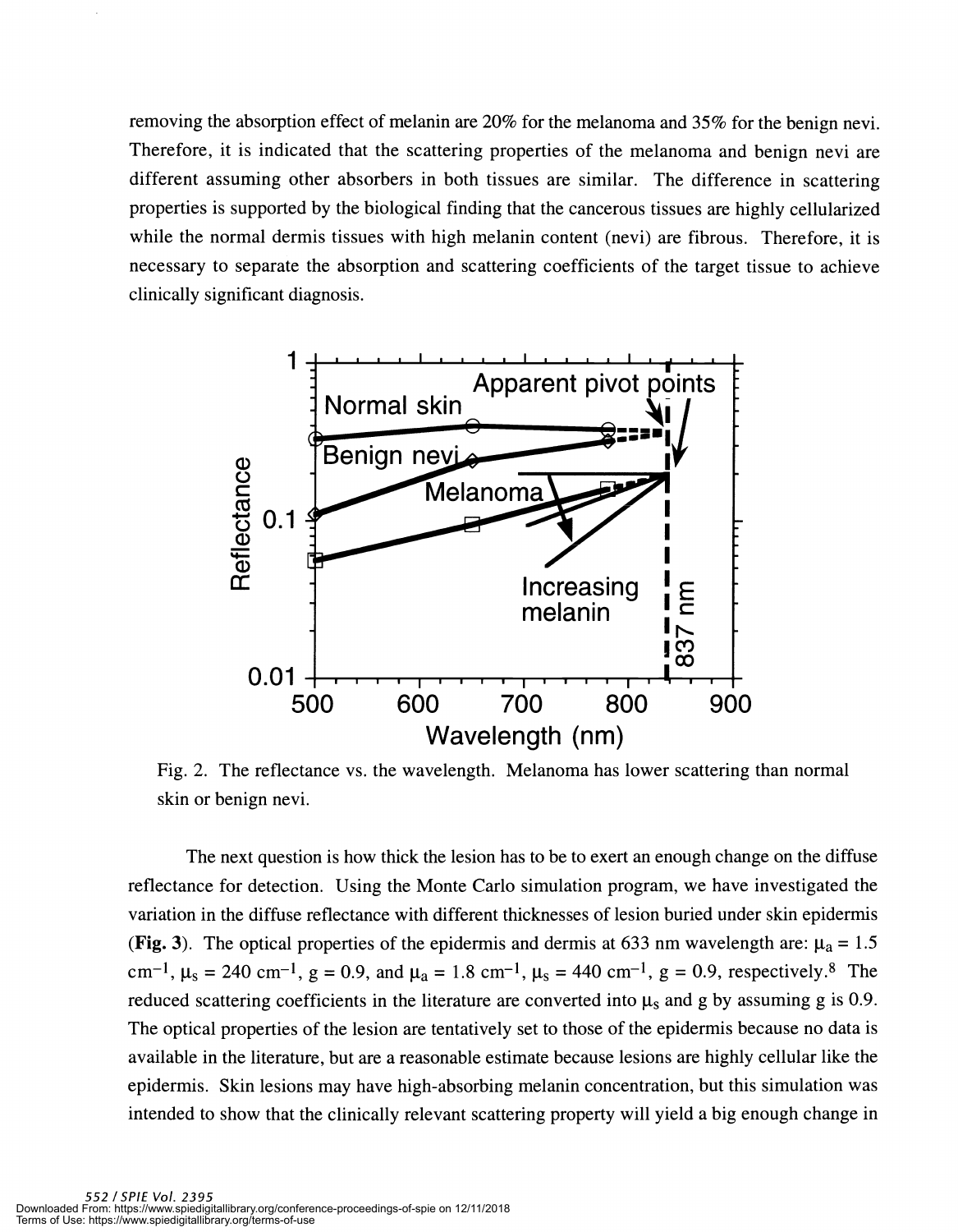the reflectance. For this setting, the diffuse reflectance drops approximately  $1\%$  for every 100-um thickness increment of the lesion, which means that the diffuse reflectance is sensitive to the thickness of the lesion when it grows into the dermis. It is interesting to see that the computed diffuse reflectance value ( $\sim$ 40%) at 633 nm wavelength for normal skin matches the *in vivo* experimental results at 650 nm.1



Fig. 3. Total diffuse reflectance vs. the thickness of the lesion.

To demonstrate that different combinations of absorption and scattering coefficient may yield the same total diffuse reflectance, we have assumed two tissues. The optical properties of tissues A are:  $n = 1.37$ ,  $\mu_a = 1$  cm<sup>-1</sup>,  $\mu_s = 100$  cm<sup>-1</sup>, g = 0.9. The optical properties of tissues B are:  $n = 1.37$ ,  $\mu_a = 2 \text{ cm}^{-1}$ ,  $\mu_s = 200 \text{ cm}^{-1}$ ,  $g = 0.9$ . The two hypothetical tissues have the same albedo and scattering anisotropy. The total diffuse reflectance of the two tissue computed by Monte Carlo simulations are  $0.26231 \pm 0.00033$  and  $0.26227 \pm 0.00034$  for tissues A and B, respectively. They are identical within the statistical error of the Monte Carlo simulation. However, the two tissues have different profiles of diffuse reflectance (Fig. 4). Therefore, we need to measure the profiles of diffuse reflectance if we want to separate the absorption and scattering effects.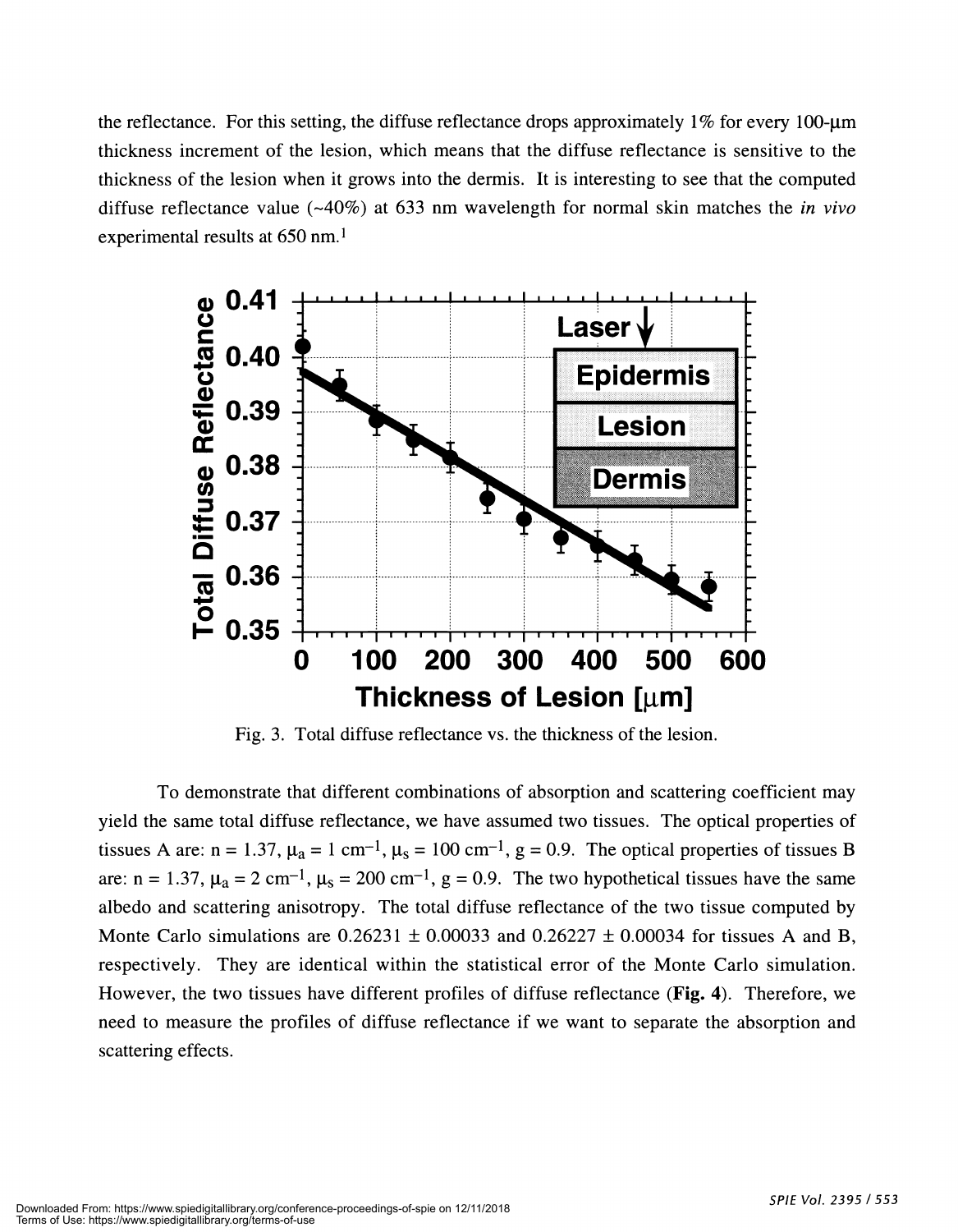

Fig. 4. Profiles of diffuse reflectance as a function of the distance between the observation points and the incident point of the laser beam.

If a laser beam is normally incident upon a semi-infinite turbid medium, the diffuse reflectance will resemble the density plot shown in Fig. 5. For symmetry reasons, the diffuse reflectance on the plot demonstrates concentric rings centered at the incident point of the laser beam. For simplicity, we will define the diffuse reflectance that is several mfp' away from the incident point of the laser beam as far diffuse reflectance. Conversely, we will define the diffuse reflectance that is within several mfp' away from the incident point of the laser beam as near diffuse reflectance.

The far diffuse reflectance becomes linear on the semi-logarithmic plot, and the slope of the diffuse reflectance is primarily determined by the penetration depth  $\delta$ . If one measures the relative profile of the diffuse reflectance  $R(x)$ , the penetration depth can be computed using a relatively simple algorithm based on the slope of the reflectance.<sup>9</sup> If we wish to measure both absorption and reduced scattering coefficients, two independent parameters have to be determined. No simple algorithm is available to deduce the second parameter from the near diffuse reflectance. Algorithms based on Monte Carlo simulations will be time-consuming because of the stringent demand of computation time of Monte Carlo simulations. Algorithms based on diffusion theory cannot use the near diffuse reflectance because of the inaccuracy of diffusion theory in the near region. If the absolute far diffuse reflectance is measured, the diffusion theory based algorithms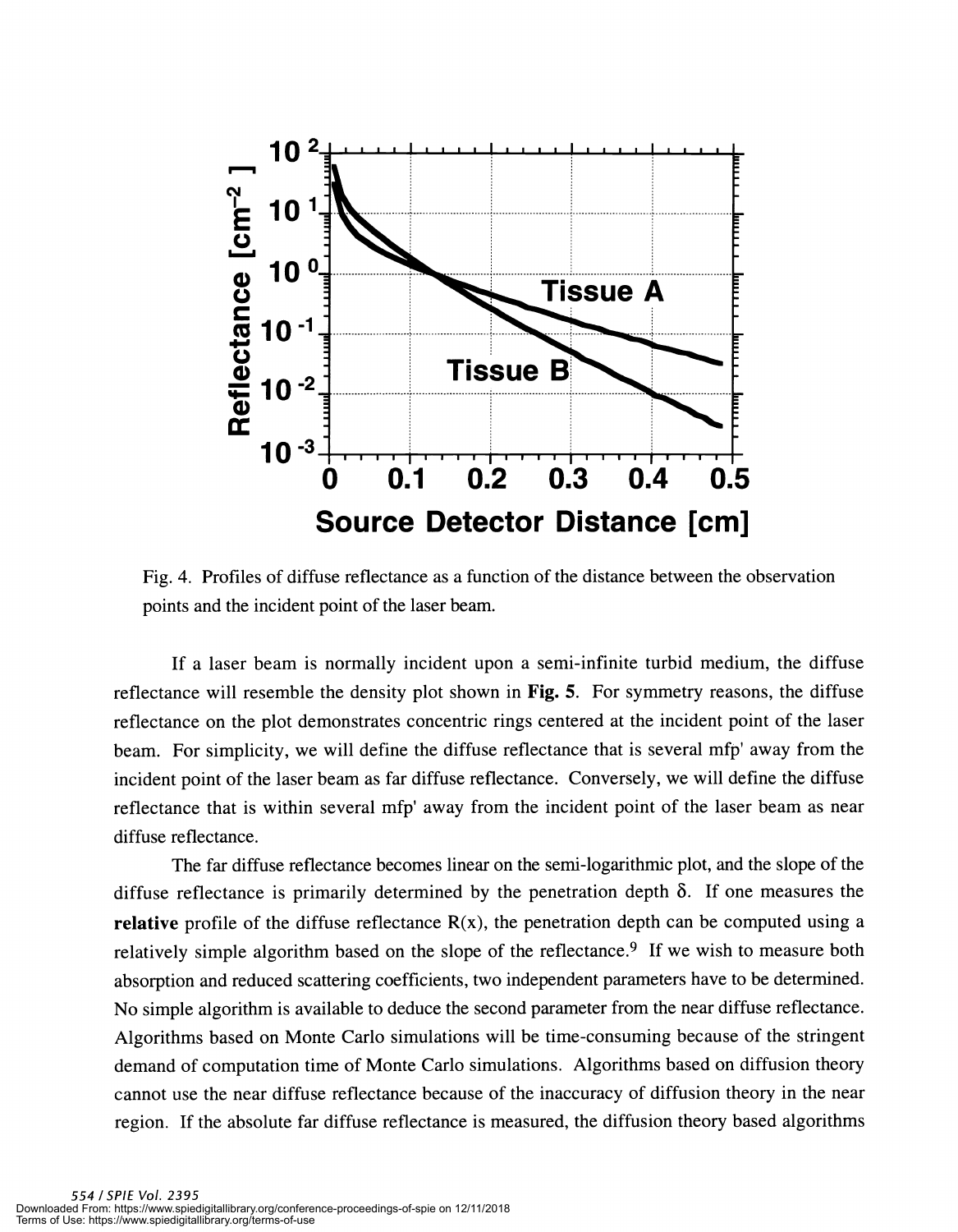should be able to deduce the second parameter using non-linear least squares fits of the far diffuse reflectance. However, it is much easier to measure the relative profile of diffuse reflectance than to measure the absolute profile.



Fig. 5. 2D distribution of normally incident laser beam refraction  $n = 1.33$ .  $0.25$  cm<sup>-1</sup>, scattering coefficient  $\mu_s = 20 \text{ cm}^{-1}$ , anisotropy  $g = 0.853$ .

We have introduced a simple method that deduces two independent optical parameters very quickly.<sup>10,11</sup> If a laser beam is obliquely incident upon a semi-infinite turbid medium, the diffuse reflectance will resemble the density plot shown in Fig. 6. Near the origin of the xy-plane (incident point of the laser beam), the diffuse reflectance is asymmetric. Far away from the origin, the diffuse reflectance becomes symmetric again, and there is an apparent center for the concentric rings in the far region. The apparent center is shifted toward the +x direction.

The diffuse reflectance of normal incidence is symmetric about the incident point, whereas the symmetry line of the far diffuse reflectance of the oblique incidence is shifted toward the +x direction. The slopes of the two far diffuse reflectance curves are parallel. When the diffuse reflectance of the oblique incidence is shifted, its far diffuse reflectance matches that of normal incidence. The amount of shift is computed by

$$
\Delta x = \frac{\sin(\alpha_i)}{n \left(\mu_s' + 0.35 \mu_a\right)}\,,\tag{1}
$$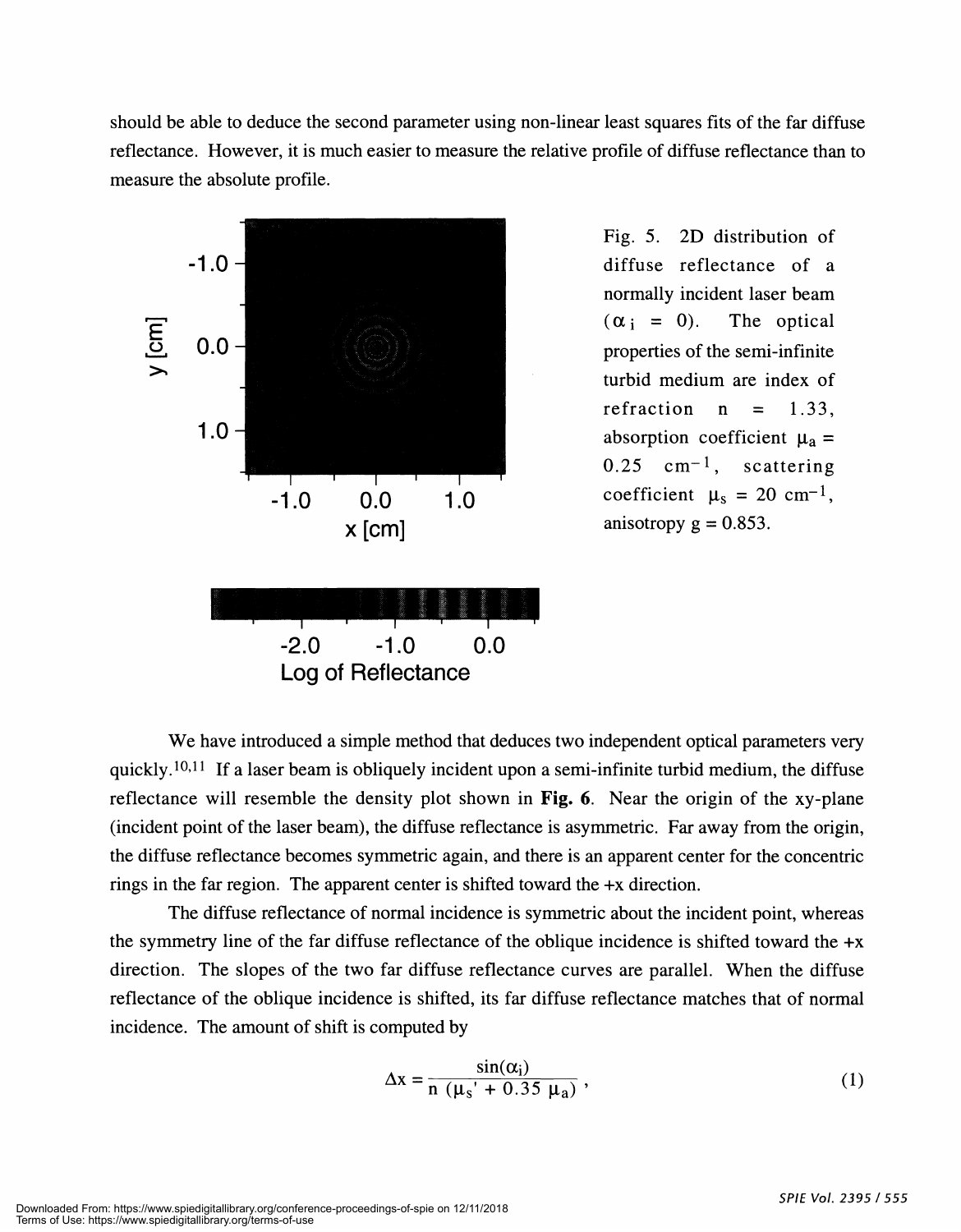as derived in our previous publication.<sup>10,11</sup> Eq. (1) is a refined version of the equation shown in Fig. 1.



Fig. 6. 2D distribution of . obliquely incident laser beam  $(\alpha_i = 45^{\circ})$ . The optical turbid medium are index of refraction  $n = 1.33$ ,  $0.25$  cm<sup>-1</sup>, scattering coefficient  $\mu_s = 20$  cm<sup>-1</sup>, anisotropy  $g = 0.853$ .

#### CONCLUSION

Fig. 2 shows that the contribution of melanin to the total diffuse reflectance may be removed by extrapolating the reflectance spectra to 837 nm. The extrapolated total diffuse reflectance values of benign nevi and melanoma are different. This difference indicates that the scattering properties of the benign nevi and melanoma are different assuming other absorbers in both tissue types are similar.

The measurement of total diffuse reflectance is a sensitive tool (Fig. 3), but is independent of the individual absorption and scattering coefficients if the albedo and anisotropy are held constant. We need to separate the absorption and scattering effects to enhance the sensitivity of skin cancer detection.

We have established (Figs. 5,  $6$ )<sup>10,11</sup> that the shift of the apparent center of the far diffuse reflectance from the incident point of the laser beam yields the reduced scattering coefficient of the semi-infinite medium when the absorption coefficient is much less than the reduced scattering coefficient ( $\mu_a \ll \mu_s$ '), where the computation is based on the equation shown in Fig. 1. The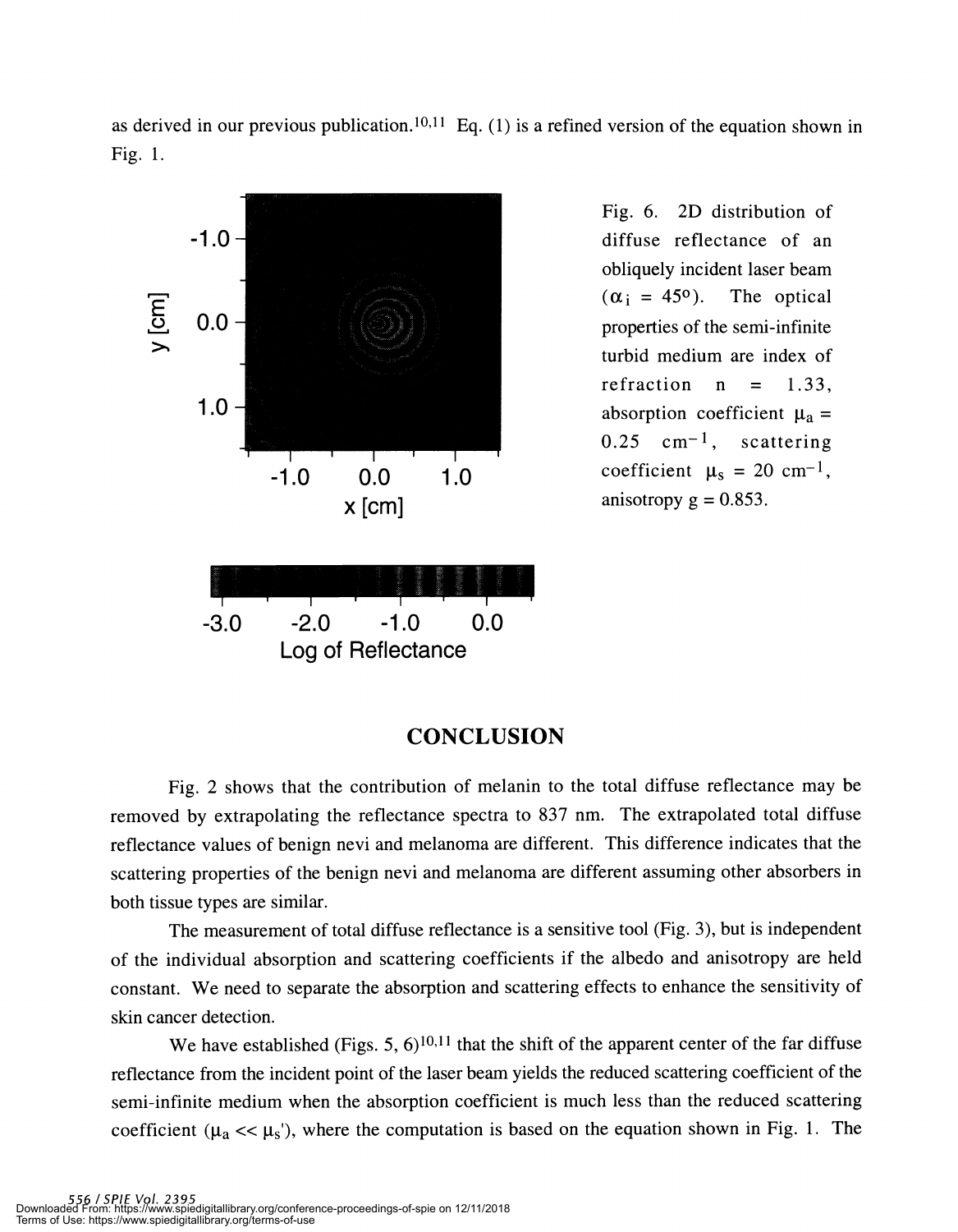equation was revised to Eq. (1) when  $\mu_a$  is comparable with  $\mu_s$ . In this case, Eq. (1) can be combined with another equation deduced from the slope of the far diffuse reflectance to determined both  $\mu_a$  and  $\mu_s'$ . The slope of the far diffuse reflectance of an obliquely incident laser beam is parallel with that of a normally incident laser beam upon a semi-infinite turbid medium. Therefore, the simple technique that was used to deduce the penetration depth  $\delta$  in the case of normal incidence can be used similarly in the case of oblique incidence.

The oblique incidence of a laser beam upon a semi-infinite medium allows determination of two independent optical parameters using one measurement of the diffuse reflectance. Both parameters can be computed from the relative profile of the diffuse reflectance, eliminating the need for absolute measurement of the diffuse reflectance.

An optical fiber bundle, as opposed to the CCD camera system that was used in our original experiments,<sup>10</sup> can be used to implement this technique. The optical fiber bundle approach should have the advantage of low-cost, ease of manipulation in clinical settings, and endoscopic applications. Both algorithms of deducing the optical parameters are simple and rapid. The optical fiber bundle approach may provide a real-time, non-invasive, in vivo tool for diagnosis of diseases, monitoring of physiological parameters such as hemoglobin oxygenation status, and monitoring of treatments of diseases. Clinical trials of this device for skin cancer detection have been arranged and will be reported in the future.

#### AC KNOWLEDGMENT

This research was supported in part by the Whitaker Foundation, Office of Naval Research grant N00014-91-J-1354, Air Force Office of Scientific Research grant F49620-93-1-0298DEF, Department of Energy grant DE-FGO5-91ER61226, and National Institutes of Health grant R29- HL45045.

#### REFERENCES

- 1. R. Marchesini, M. Brambilla, C. Clemente, M. Maniezzo, A. E. Sichirollo, A. Testori, D. R. Venturoli, and N. Cascinelli, "In vivo spectrometric evaluation of neoplastic and nonneoplastic skin pigmented lesions-I: reflectance measurements," Photochem. Photobiol., 53 (1), 77-84 (1991). & "-II: discriminant analysis between nevus and melanoma," 55(4), 515-522 (1992).
- 2. I. J. Bigio, J. Boyer, T. M. Johnson, J. Lacey, J.R. Mourant, R. Conn, and A. Bohorfoush, "Optical diagnostics based on elastic scattering: an update of clinical